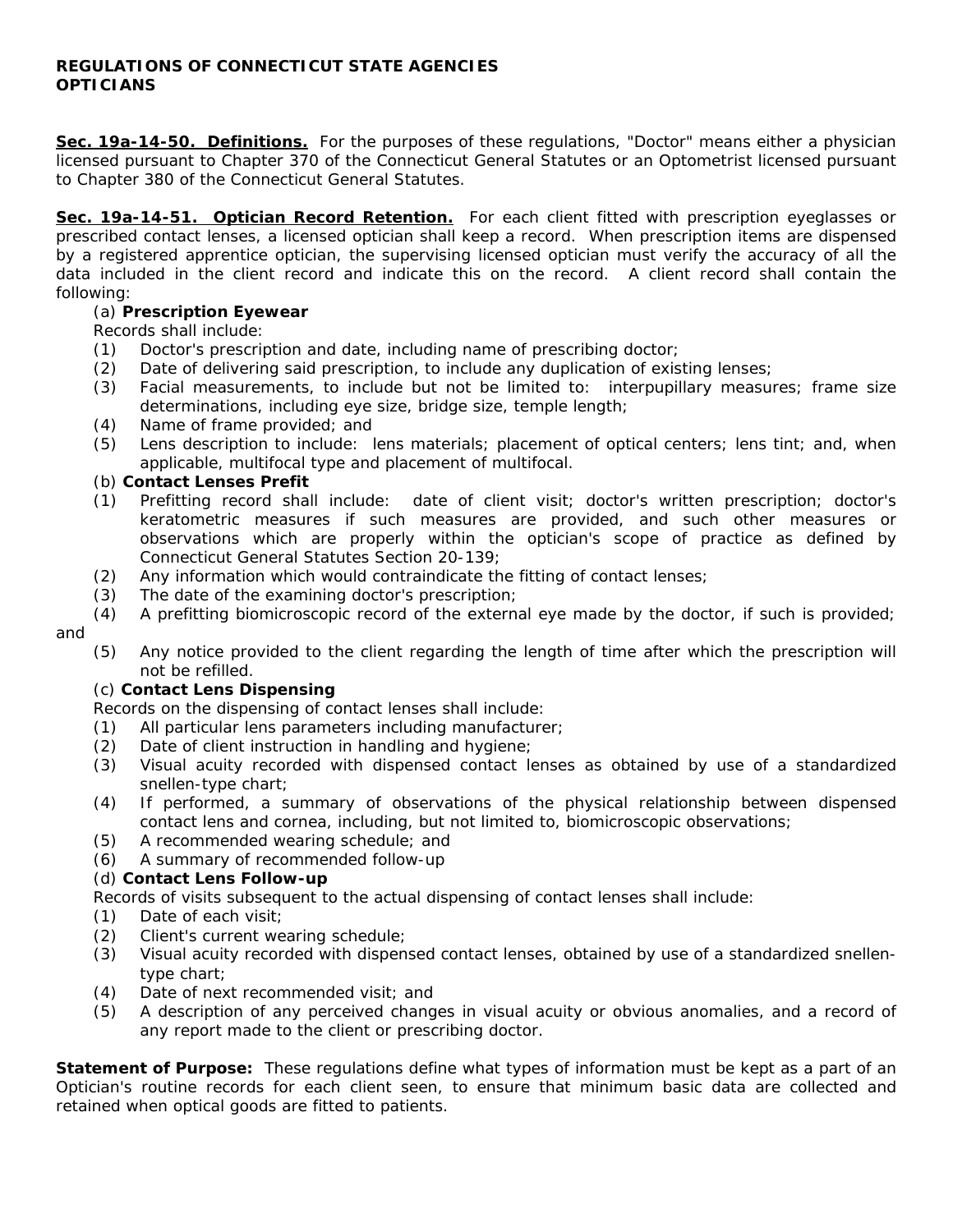## **REGULATIONS OF CONNECTICUT STATE AGENCIES OPTICIANS**

**Section 20-141-1. Experience in the producing and mounting of ophthalmic lenses.** Experience in producing and mounting ophthalmic glasses is a combination of education and skill in both mechanical functions and technical knowledge. Thus, such experience refers to theoretical knowledge, education and practical training, skill and proficiency in all functions related to the required mechanical and technical knowledge pertaining to the producing and reproducing of ophthalmic lenses and kindred products to given formulas. The producing and mounting of ophthalmic glasses is defined as the operations of grinding, fining, polishing, truing, molding, casting or other surfacing processes, as well as the operations of edging, cutting, forming, shaping, positioning, fastening and molding or other mounting processes.

**Section 20-141-2. Experience in the fitting of ophthalmic lenses to the eyes by mechanical manipulation.** Experience in the fitting of ophthalmic lenses by mechanical manipulation, molding technique or other related functions is a combination of education and skill in both the mechanical functions and technical knowledge. Thus, such experience refers to theoretical knowledge, education and practical training, skill and proficiency in all functions related to the required mechanical and technical knowledge pertaining to the theory and practice of fitting, adapting and designing of optical glasses from given formulas or kindred products directly to the ultimate wearer by mechanical manipulation, molding techniques or other related functions. The fitting, adapting and designing or ophthalmic glasses is defined as comprising the techniques and art of forming, shaping, bending, adjusting and molding or other fitting processes as they may be required and the scientific and technical interpretation of ophthalmic prescriptions into a correctly constructed therapeutic device as an optician's personal function of dispensing optical glasses directly to the person of the ultimate wearer; as well as the measuring, fitting and adapting of prostheses and the molding, casting or fitting of contact lenses.

**Section 20-141-4. Equipment for opticians.** In order to protect the public health and safety, each applicant being issued an optical license shall have in his place of business and at his disposal the following equipment in order to complete the requirements for such license: (1) A complete set of neutralizing lenses or mechanical instrument for the measurement of focus power, in which case such instrument should bear a maximum tolerance of accuracy of .06; (2) lens-centering device; (3) lens measure; (4) thickness caliper; (5) equipment for accurately measuring pupillary distance.

Section 20-141-6. Defining optical glasses and eyeglasses. Optical glasses to aid vision are the means for correcting eyesight defects when own as complete glasses, or when adapted to the ultimate wearer or consumer, of which the component parts, i.e. lenses and supporting materials, are produced or reproduced to individual specific formulas; and which given formulas include the Rx for foci, lens power, the specifications

or mold for the form, size, shape and structure of the lens and/or of the supporting material and indications for the proper placement for fitting to the eyes and for their fitted application, such as the centers, the plane and the angle. Such optical glasses are referred to as optical glasses from given formulas, ophthalmic glasses or instruments from given formulas and eyeglasses.

**Section 20-141-7. Defining kindred products and optical merchandise.** Kindred products of optical glasses generally are complete eyeglasses principally worn as an aid to vision and sold as optical stock-in-trade articles of merchandise, i.e., plano safety glasses, plano welding goggles and similar optical goods which are largely produced by grinding optical glass or substitutes therefor for the optical control of light or protection without causing light deviation and in so doing conform only to general formulas instead of given formulas and which may be utilized by any rather than specific individuals.

**Section 20-141-8. Defining optical instruments to aid vision.** "Other instruments to aid vision" are optical glasses and ophthalmic instruments as aids to vision, which are lenses, therapeutic devices or other appliances from given formulas intended to be used for the aid and correction of visual or ocular anomalies of the eye; and include optical systems of lenses or combination of lenses assembled into a supporting structure which, when viewed through, are aids to vision, and which are sold as optical stockin-trade articles of merchandise, i.e., magnifiers, readers, microscopes, field glasses, binoculars, telescopes, transits or articles of similar type which are largely produced by optically grinding glass to formulas based upon the laws of optics.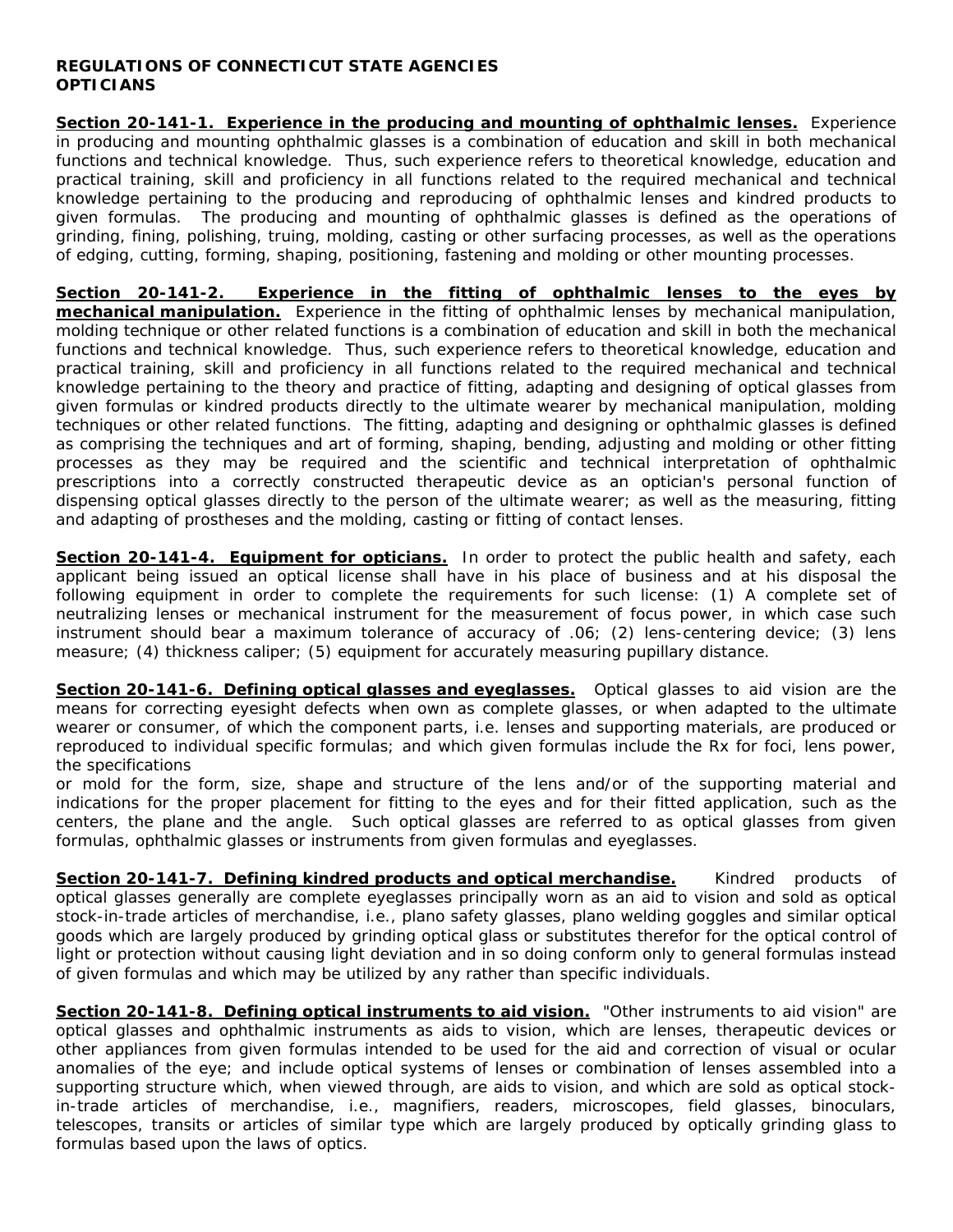**Section 20-141-10. Contact lenses-definition.** The sale of contact lenses in the state of Connecticut is an inclusion under the provision that optical glasses, instruments and kindred products to aid vision may be sold only by licensed opticians in licensed optical establishments. Contact lenses are tiny, thin oval shaped lenses about the size of a five-cent piece, made of glass or smooth nonirritating plastic. They may be ground to any power to correct any eye defect and are worn under the eyelids.

**Section 20-141-10a. Contact lenses-sale and fitting.** The sale of contact lenses in the state of Connecticut is included under the provision that optical glasses, instruments and kindred products to aid vision may be sold by licensed opticians in licensed optical establishments. Contact lenses may be fitted by licensed opticians in licensed optical establishments upon prescriptions for contact lenses prescribed by licensed physicians or surgeons or licensed optometrists or in any other location under the direction of a licensed physician or surgeon. This regulation does not apply to physicians or surgeons or certified optometrists exempt under section 20-162 of the general statutes.

**Section 20-141-11. Optical license permits.** Any establishment under the personal and direct supervision of a licensed optician may be granted permission to sell at retail, dispense or supply to the ultimate wearer prescription glasses and optical instruments from given formulas which are optical aids to vision, instruments, eyeglasses, spectacles, other kindred products and reproduction of the same; to fit, adapt, adjust or bend frames by mechanical manipulations, molding techniques or other related functions, either with or without lenses, to the individual wearer whether the glasses are from prescription or under repair; to use the term "optician" or any synonym; to sell at retail optical goods as merchandise. Any establishment whose optical shop, laboratory, department or processing operations are under the personal and direct supervision of a licensed optician may be granted permission to make, process, produce and reproduce optical prescription glasses and optical instruments from given formulas which are optical aids to vision, instruments, appliances, eyeglasses, spectacles and other kindred products, to mount the same to supporting materials and to perform other related processes of compounding, fabricating or molding.

**Section 20-141-12. Optical license selling permit.** (a) Any licensed optician or any optical department in any optical establishment, office, department or store conducted under the personal and direct supervision of a licensed optician shall file an application of facts to qualify for an optical license selling permit when requesting permission to sell, dispense or supply to the ultimate wearer optical aids to vision, instruments, eyeglasses, spectacles and other kindred products. Application shall be made annually on forms issued by the commission and shall be sworn to before a proper person authorized to take oaths. All information given the commission of opticians by the applicant shall be considered representative of fact. Such application shall be forwarded to the commission of opticians, together with the required fee.

 (b) Any applicant qualifying for the optical license selling permit shall be issued an annual certificate which shall be valid at the one and only address named therein and shall expire on the first day of September of each year. Such permit shall record specified optical goods and enumerate the names of all employed licensed opticians, assistant licensed opticians, mechanical opticians, assistant mechanical opticians and apprentices.

(c) The optical license selling permit shall be prominently displayed in the establishment and at the department where ophthalmic glasses and optical goods are sold, dispensed or supplied or distributed to the public. Each optical establishment, office, store or department, as defined in section 20-141-11, shall require a separate optical license selling permit at each location at which ophthalmic glasses are sold, dispensed, supplied or distributed to the public.

**Section 20-141-17. Dispensing, supplying and distributing to the public.** To "dispense or supply" is to prepare, make or furnish as well as to distribute to the public optical glasses or ophthalmic instruments as aids to vision to the ultimate wearer of consumer, or any kindred products of optical glasses, whether or not the act of such dispensing or supplying or distribution is construed as technically involving a sale.

**Section 20-141-18. Disassociation of licensed optician from establishment.** Immediately upon disassociation or severance of the recorded licensed optician in charge from any establishment for which an optical license permit has been granted, the optical license permit is terminated. A new optical license permit shall be applied for.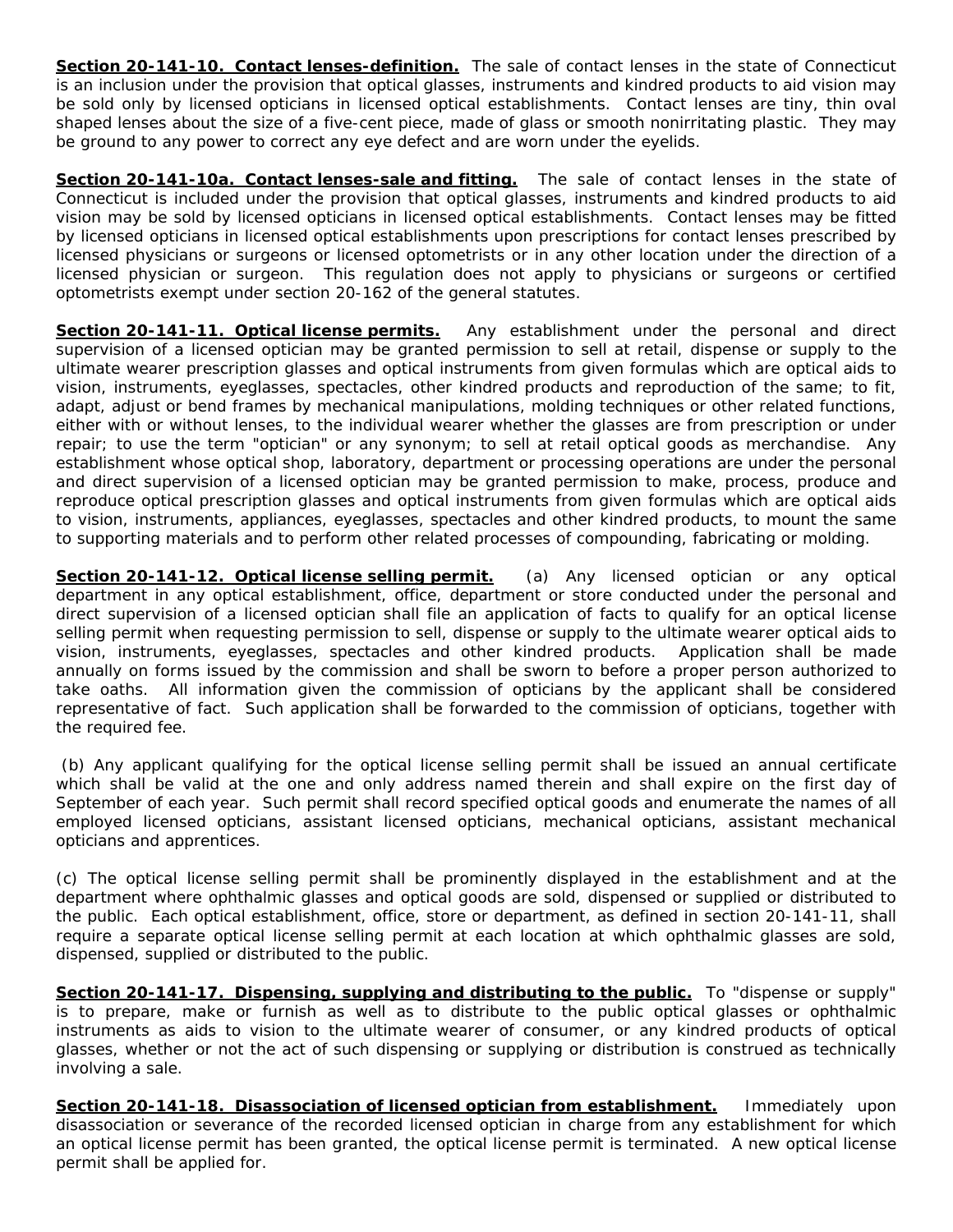**Section 20-141-19. Establishment, office, department, store, shop or laboratory.** Each individual retail or service unit located at a recorded address is a separate establishment requiring a separate permit; and this is true although such a store or unit is part of an interstate or intrastate chain.

**Section 20-141-20. Licensed optician responsible for all establishments for which he is granted an optical license permit.** Every licensed optician is required to have an optical license permit for the declared establishment, location or premises where he proposes to act as such licensed optician. A licensed optician is responsible for any optical department, firm or establishment of which he is in charge, being deemed to be in charge of the same only when he is the owner or manager or equal in authority with another similarly licensed optician, and from which he receives his complete or major means of livelihood and to which he gives the major part of his time. Such an optical license permit shall be issued for more than one such optical establishment or location if such licensed optician assumes supervision of other locations or establishments; but in all instances such permits shall include the name of the responsible licensed optician in charge and under whose supervision such establishment or location is being operated, and shall be subject to the provision that such licensed optician transfer such individual license to the location or establishment at which he is functioning and that he is personally responsible for all acts or omissions (by himself or by others under such location) pertaining to the opticians' law and its regulations, under which such establishment or location holds itself open as an optical establishment or department. Both the license of the licensed optician and the optical license permit shall at all times be conspicuously displayed in the place in which such licensed optician practices as an optician.

Section 20-141-21. Standards applying to sun glasses, etc. (1) Sun glasses, goggles, plano safety glasses and plano welding goggles are optical lenses; spectacles, eyeglasses, optical appliances or other kindred products are optical glasses to aid vision and (2) in the interest of public health and safety such optical products shall be in accordance with standards for quality, the specifications for which shall govern the glass or other material used for glasses in order that they shall not produce distortion in excess of the allowable tolerances, the required degree of transparency for the transmission of light and the certification that such standard has been complied with.

Section 20-141-22. Standard of quality for sun glasses and goggles sold at retail. (a) All sun glasses and goggles sold at retail in the state of Connecticut shall meet the following standard and shall bear certification by the manufacturer, wholesaler or distributor. The sun glasses and goggles regulated by this standard are optical glasses or kindred products or other instruments to aid vision by the control of light other than prescription lenses, visors and eye shades. These specifications for the Connecticut sun glass standard apply to any material, whether ground and polished, blown, drawn or dropped, or whether curved or flat, and do not restrict the price of the merchandise sold nor its make or type of manufacture.

(b) (1) The lenses shall be of a quality suitable for optical products, i.e., free from striae, bubbles, seeds or other defects visible to the unaided eye. Both optical surfaces of the lenses shall be well polished and free from visible surface defects, such as scratches, waves and grayness. (2) Surfaces of lenses shall be essentially parallel or of compensated curvatures; prismatic effect shall not exceed one-eighth prism diopter. (3) Lenses shall be essentially without focal power; there shall not be more than one-sixteenth diopter of power in any meridian. The difference in power between any two meridians shall not exceed one-sixteenth diopter. (4) Lenses shall be substantially matched in color and density.

(c) Lenses shall be treated for prismatic effect and focal power by any recognized optical method which provides the degree of accuracy indicated by these specifications.

(d) Sun glasses and goggles sold at retail in the state of Connecticut shall bear a self-certifying label, securely attached directly to the article, certifying that the quality conforms to all requirements and tests of the Connecticut sun glass standard, which certification shall bear the certifier's name or identification mark registered with the commission of opticians. The commission of opticians will permit manufacturers, wholesalers or distributors to certify to the above, provided the labels shall bear either of the following printed inscriptions: (1) "Certified by (manufacturer's, wholesaler's or distributor's identification) Conn. S.G. Standard-40." (2) "Certified (manufacturer's, wholesaler's or distributor's identification) Nat'l. Std. CS78-39 Ground and Polished." The commission of opticians will permit the holders or optical license selling permits or optical license processing permits to certify to the above, provided the labels shall bear the following inscription: "Certified by (OLsP number or OLpP number) Conn. S.G. Standard-40."